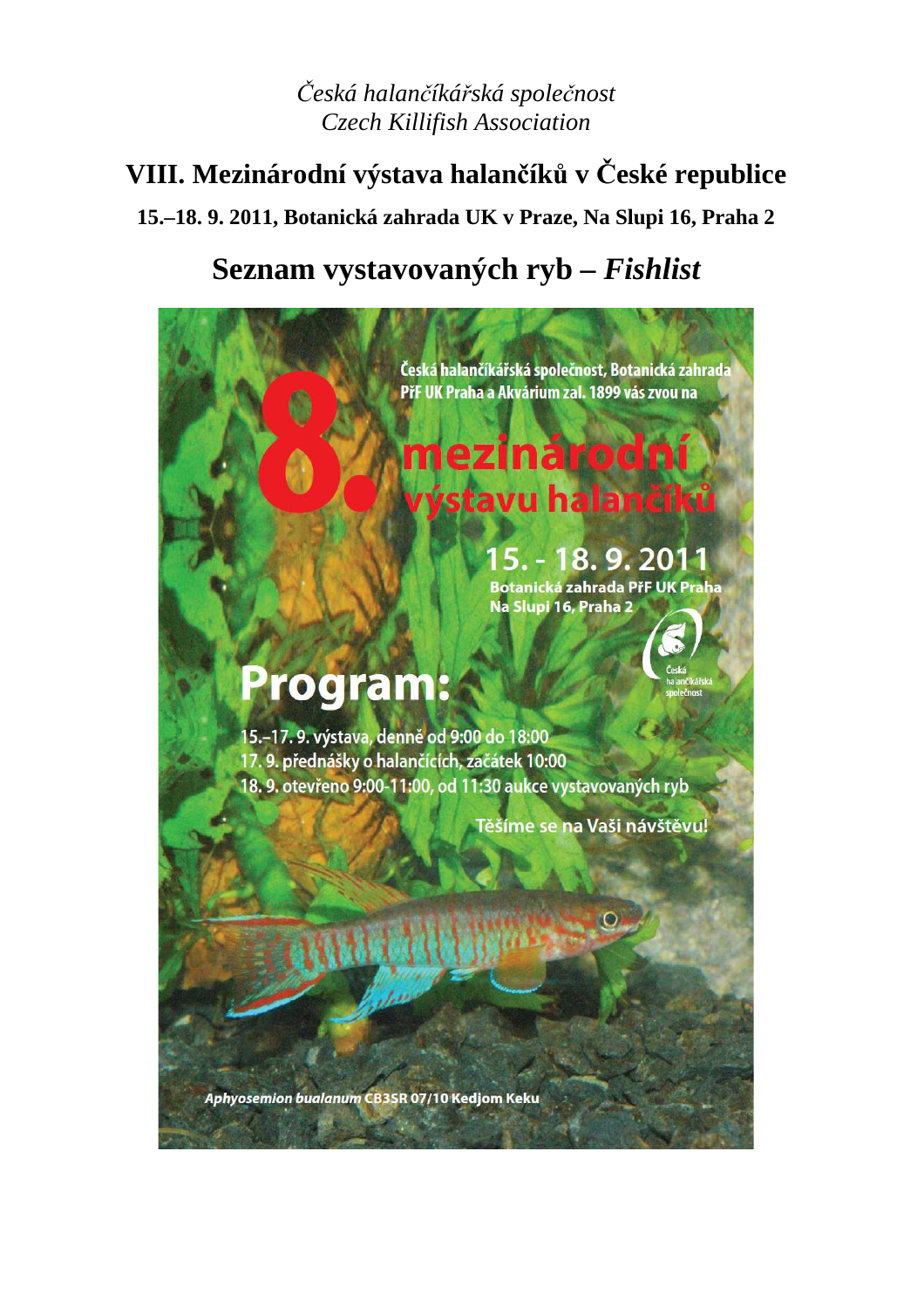### *Kluby / Clubs - Participating Killi Associations:*

| <b>CZKA</b>  | Czech Killifish Association, Česká republika |
|--------------|----------------------------------------------|
| <b>CZKC</b>  | Czech Killifish Club, Česká republika        |
| <b>DKG</b>   | Deutsche Killifisch Gemeinschaft, Německo    |
| <b>SKLIK</b> | Slavjanskij klub ljubitelej ikromechuschich  |
|              | kaprozubych                                  |
| <b>KLFS</b>  | Killiofilos club, Španělsko                  |



# **Zvláštní ceny /** *Special Prizes*

#### **Nejlepší ryba výstavy /** *The best fish of the exhibition*

**710** Aphyosemion joergenscheeli GBG 93/21 Jiří Čuda

**Nejlepší zahraniční ryba /** *The best foreign fish of the show* 

**416\*** Nothobranchius rubroreticulatus ' Zakouma National Park' TD 2005-2 Maxim Aksenov, SKLIK

**Cena DKG /** *DKG Special Prize* **(nejlepší ryba rodu** *Chromaphyosemion* **–** *for the best Chromaphyosemion***)** 

> **606** Chromaphyosemion bivittatum Funge CI 98 Karel Růžička, CZKA

**Cena KCF /** *KCF Special Prize* **(nejlepší ryba** *Aphyosemion australe* **–** *for the best Aphyosemion australe***)** 

> **804** Aphyosemion australe Cap Esterias BSWG 97/24 Karel Růžička, CZKA

**Cena KT***/ Killis Taldea Special prize*  **(nejlepší rybky rodu** *Aphanius – for the best Aphanius***)** 

> 106 Aphanius Fasciatus "Stagno de Ohia" Kahnt A. DKG

#### **Cena SKLIK /SKLIK Speciál prize (nejlepší skupina výstavy / The best B.G.**

**616** Chromaphyosemion volcanum Ekondo titi CB3SR 07/21 Karel Růžička, CZKA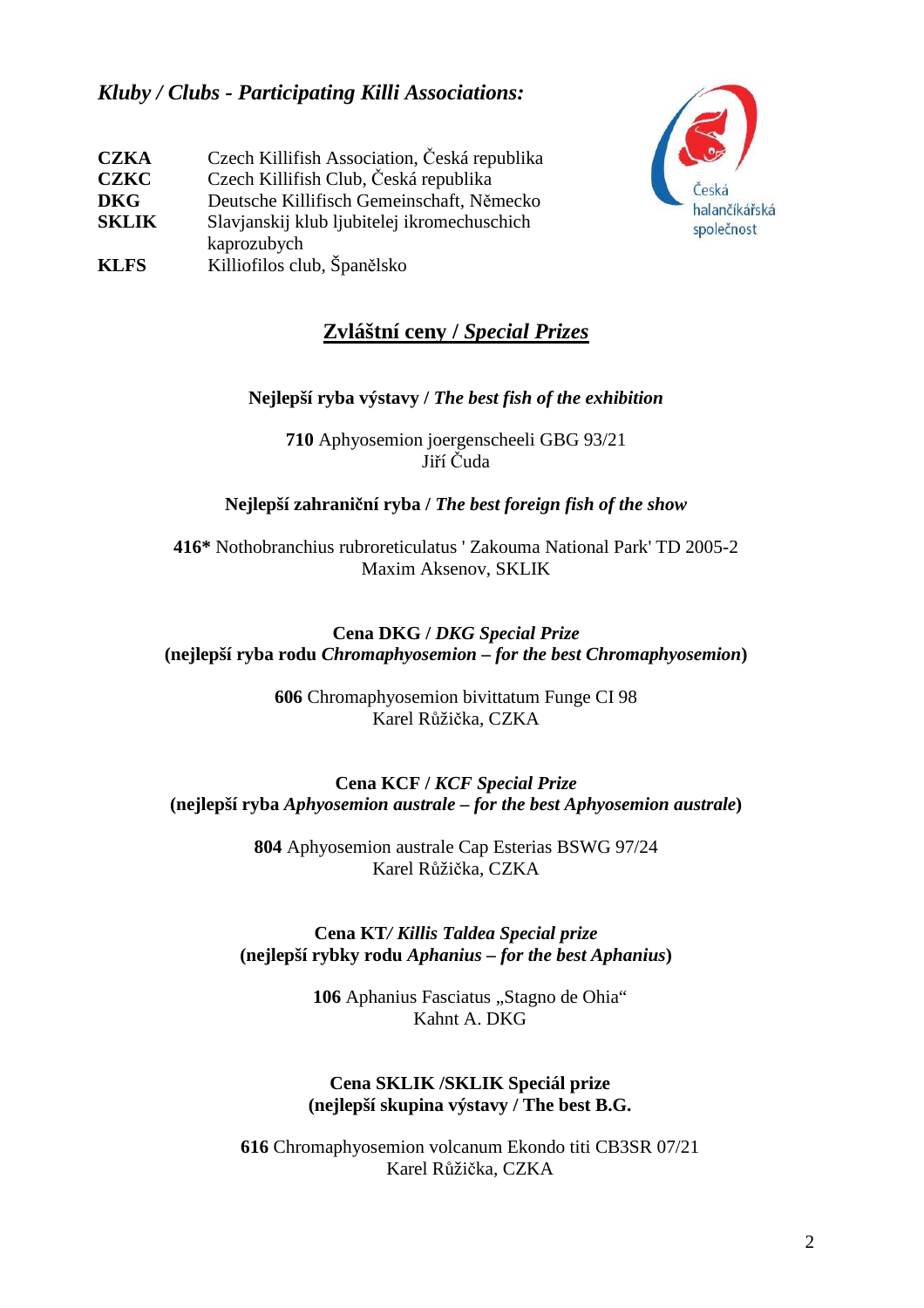## **Sk. 1 – Euroasie a ostatní**

Group 1 *– Euroasia and others* 

| číslo  | druh                                            | chovatel   | <b>klub</b> | body     |
|--------|-------------------------------------------------|------------|-------------|----------|
| 101    | Procatopus aberrans                             | Koblasa K. | <b>CZKA</b> | 8        |
| 102    | Procatopus similis Kumba GPE 90                 | Rudický I. | <b>CZKA</b> | 8,5      |
| 103    | Procatopus nototaenia CI 10                     | Rudický I. | <b>CZKA</b> | $9,5$ 3. |
| $104*$ | Oryzias woworae Kendari                         | Rudický I. | <b>CZKA</b> | $9,5$ G  |
| 105    | Aphanius baeticus "El Rocio"                    | Kahnt A.   | <b>DKG</b>  | 9        |
| 106    | Aphanius Fasciatus "Stagno de Ohia"             | Kahnt A.   | <b>DKG</b>  | $9.5$ 1. |
| 107    | Aphanius Iberu "Alt Emporda"                    | Kahnt A.   | <b>DKG</b>  | 9        |
| 108    | Aphanius vladykovi "Boldaji"                    | Kahnt A.   | <b>DKG</b>  | 9        |
| 109    | Fenerbahce formossis "Nijiri Kongo Brazzaville" | Mattes R.  | <b>DKG</b>  | 9        |
| 110    | Platoplochilus spec. GEM 07                     | Bayer      | <b>DKG</b>  | 9,5      |
| 111    | Hypsopanchax modestus                           | Bayer      | <b>DKG</b>  | $9,5$ 2. |
| 112    | Lacustricula pumilus "Butundi"                  | Bayer      | <b>DKG</b>  | 9        |

*Porotci / Referees: Berounský, Sedláček O.* 

# **Sk. 2 – Rod** *Rivulus*

Group 2 – Genus *Rivulus*

| číslo  | druh                                                        | chovatel      | klub         | body     |    |
|--------|-------------------------------------------------------------|---------------|--------------|----------|----|
| $201*$ | Rivulus ornatus SW PERU                                     | Berounský J+P | <b>CZKA</b>  | G.<br>9  |    |
| 202    | Rivulus frenatus 40 mile Creek SSSV 06 - 16                 | Mattes R.     | <b>DKG</b>   | 7,5      |    |
| 203    | Rivulus dibaphus El Flechado GP05                           | N.Vlasov      | <b>SKLIK</b> | 8        |    |
| 204    | Rivulus spec.aff. stagnatus 'THV 2010-8 Kilometro 88'       | N.Vlasov      | <b>SKLIK</b> | 8        |    |
| 205    | Rivulus mahdiensis                                          | Berounský J+P | <b>CZKA</b>  | 7        |    |
| 206    | Rivulus xiphidius FBS 95/2                                  | Rudický I.    | <b>CZKA</b>  | 7        |    |
| 207    | Rivulus agilae Crique Morpio FG-FS 07/10                    | Fábry V.      | <b>CZKA</b>  | 7        |    |
| 208    | Rivulus xiphidius Montagne des Singes FG-FS 07/13           | Fábry V.      | <b>CZKA</b>  | 7,5      |    |
| 209    | Rivulus birkhanni Chiriqui Vacas PLL 08/06                  | Fábry V.      | <b>CZKA</b>  | 9<br>-2. |    |
| 210    | Rivulus iridescens Colonia Angamos, 4º 53 S, 73º 47 W, Peru | Fábry V.      | <b>CZKA</b>  | 8,5      |    |
| 211    | Rivulus uroflameus siegfriedi                               | Gabrhelík J.  |              | 8        |    |
| 212    | Rivulus agilae FG-FS 07/10 Korou                            | Gabrhelík J.  |              | 8        |    |
| 213    | Rivulus uroflameus siegfriedi                               | Kopeček D.    | <b>CZKA</b>  | 8,5 3.   |    |
| 214    | Rivulus mahdiaensis GUY 97/5                                | Mattes R.     | <b>DKG</b>   | 9        | 1. |

*Porotci / Referees: Koblasa, Horáček*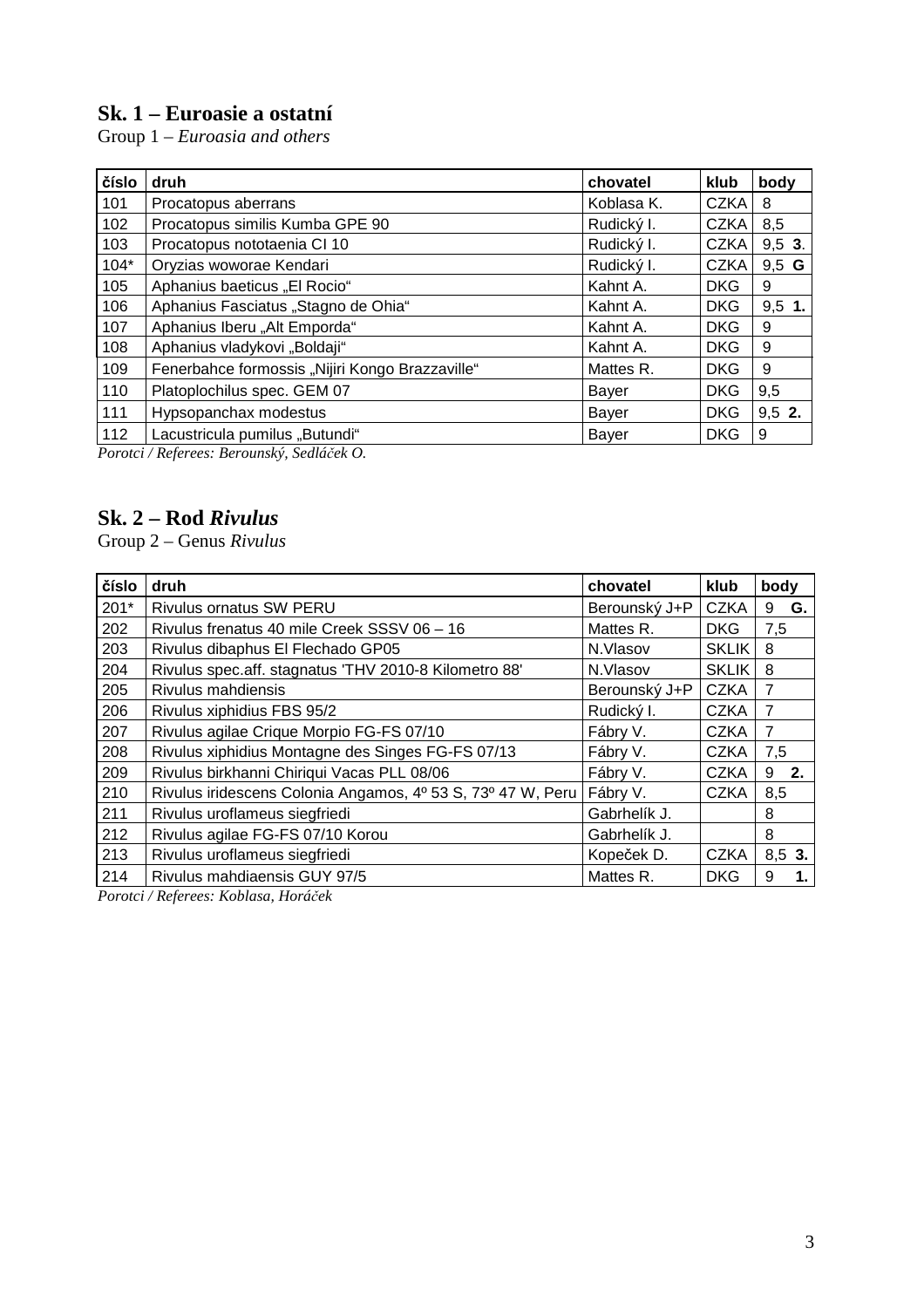#### **Sk. 3 - Jižní Amerika (***Aphyolebias, Leptolebias, Austrolebias, Simpsonichtys, Nematolebias, Rachovia, Renova & Terranatos***)**

Group 3 – South America (*Aphyolebias, Leptolebias, Austrolebias, Simpsonichtys, Nematolebias, Rachovia, Renova & Terranatos*)

| číslo  | <b>Druh</b>                                          | chovatel    | klub         | body      |
|--------|------------------------------------------------------|-------------|--------------|-----------|
| 301    | Simpsonichthys janaubensis 'Janauba' NP 02/09        | S.Streltsov | <b>SKLIK</b> | $8.53$ .  |
| 302    | Simpsonichthys hellneri Terra Typica                 | S.Streltsov | <b>SKLIK</b> | 9<br>1.   |
| 303    | Simpsonichthys sp. URUCUIA                           | Kopeček D.  | <b>CZKA</b>  | 9<br>2.   |
| 304    | Simpsonichthys chacoensis PYEH 06/15                 | Kopeček D.  | <b>CZKA</b>  | 8,5       |
| 305    | Simpsonichthys bokermanni "Rio cachoeira Itapuna BA" | Sanchez O.  | <b>KLFS</b>  | 8         |
| 306    | Austrolebias nigripinnis MSL 91/2 Ceibas             | Růžička K.  | <b>CZKA</b>  | 8,5       |
| 307    | Simpsonichthys santanae Ribei rao de Santana         | Rudický I.  | <b>CZKA</b>  | 8,5       |
| 308    | Simpsonichthys chacoensis PYEH 06/15                 | Rudický I.  | <b>CZKA</b>  | 8         |
| 309    | Austrolebias prognatus "Salamanca"                   | Sanchez O.  | <b>KLFS</b>  | 8         |
| 310    | Austrolebias paucisquama TT Sao Sepé DN 08/09        | Supal P.    | <b>CZKA</b>  | 7,5       |
| 311    | Nematolebias whitei BSJ                              | Růžička K.  | <b>CZKA</b>  | <b>NB</b> |
| 312    | Nematolebias whitei "BSJ 95-03"                      | Sanchez O.  | <b>KLFS</b>  | 7         |
| $313*$ | Austrolebias nigripinnis Camelo                      | Supal P.    | <b>CZKA</b>  | 8         |
| $314*$ | Simpsonichthys santanae Terra Typica                 | Supal P.    | <b>CZKA</b>  | 9<br>G.   |

*Porotci / Referees: Horaček, Koblasa* 

## **Sk. 4 – Rody** *Nothobranchius, Fundulosoma & Pronothobranchius*

Group 4 – Genera *Nothobranchius, Fundulosoma & Pronothobranchius*

| číslo | druh                                                               | chovatel     | klub         | body    |
|-------|--------------------------------------------------------------------|--------------|--------------|---------|
| 401   | Nothobranchius boklundi Luangwa Valley ZAM 2009-2                  | M.Aksenov    | <b>SKLIK</b> | 8       |
| 402   | Nothobranchius sp.TSTS 2010-05                                     | S.Streltsov  | <b>SKLIK</b> | 8,5     |
| 403   | Nothobranchius janpapi TSTS 2010-16                                | S.Streltsov  | <b>SKLIK</b> | 9<br>1. |
| 404   | Nothobranchius guentheri Red                                       | Koblasa J.   | <b>CZKA</b>  | 8,5     |
| 405*  | Nothobranchius guentheri Red                                       | Koblasa J.   | <b>CZKA</b>  | 9       |
| 406   | Nothobranchius guentheri Blue                                      | Koblasa J.   | <b>CZKA</b>  | 8,5     |
| 407   | Nothobranchius foerschi                                            | Koblasa J.   | <b>CZKA</b>  | 7,5     |
| 408   | Nothobranchius foerschi Sog Cl 57                                  | Růžička K.   | <b>CZKA</b>  | 7,5     |
| 409   | Fundulosoma thierryi Ada GH 06/5                                   | Růžičková H. | <b>CZKA</b>  | 8       |
| 410   | Nothobranchius kafuensis "Lukanga Swamp" ZAM 08/2                  | Ver Eecke T. | <b>BKV</b>   | 8,5     |
| 411   | Nothobranchius melanospilus "Lukwale River" TZHK 09/3              | Ver Eecke T. | <b>BKV</b>   | 7,5     |
| 412   | Nothobranchius steinforti "Kimamba" TZ 76/4                        | Ver Eecke T. | <b>BKV</b>   | 7,5     |
| 413   | Nothobranchius pienaari "Panda" MZCS 08/81                         | Ver Eecke T. | <b>BKV</b>   | 8       |
| 414   | Nothobranchius rubroreticulatus Zakouma N.P. TD 05/2               | Ver Eecke T. | <b>BKV</b>   | 8       |
| 415   | Nothobranchius pienaari "Lower Shire River" MZMW 09/4              | Ver Eecke T. | <b>BKV</b>   | 8,5     |
| 416*  | Nothobranchius rubroreticulatus ' Zakouma National Park' TD 2005-2 | M.Aksenov    | <b>SKLIK</b> | 9,5G.   |
| 417*  | Nothobranchius foerschi Sog Cl 57                                  | Růžička K.   | <b>CZKA</b>  | 9       |
| 418   | Nothobranchius rubroreticulatus Zakouma NP TD 05-2                 | Kovář P.     | <b>CZKC</b>  | 8       |
| 419   | Nothobranchius taenopygus Itigi TAN 03-8                           | Kovář P.     | <b>CZKC</b>  | 9<br>2. |
| 420   | Nothobranchius polli Kyembe DRCH 2008-2                            | Kovář P.     | <b>CZKC</b>  | 8,5     |
| 421   | Nothobranchius sp. Lubumbashi CI 07                                | Kovář P.     | <b>CZKC</b>  | 8       |
| 422   | Nothobranchius kafuensis Mambova ZAM 03-1                          | Kovář P.     | <b>CZKC</b>  | 7,5     |
| 423   | Nothobranchius orthonotus Quelimane MZCS 2009-249                  | Kovář P.     | <b>CZKC</b>  | 8       |
| 424   | Nothobranchius furzeri MZCS 2010-24                                | Kovář P.     | <b>CZKC</b>  | 8       |
| 425   | Nothobranchius eggersi Ruvu River Bridge FTZ 09-24                 | Kovář P.     | <b>CZKC</b>  | 8,53.   |
| 426   | Nothobranchius lourensiTSTS 2010-12                                | Kovář P.     | <b>CZKC</b>  | 8       |

*Porotci / Referees: Berounský, Torgashev*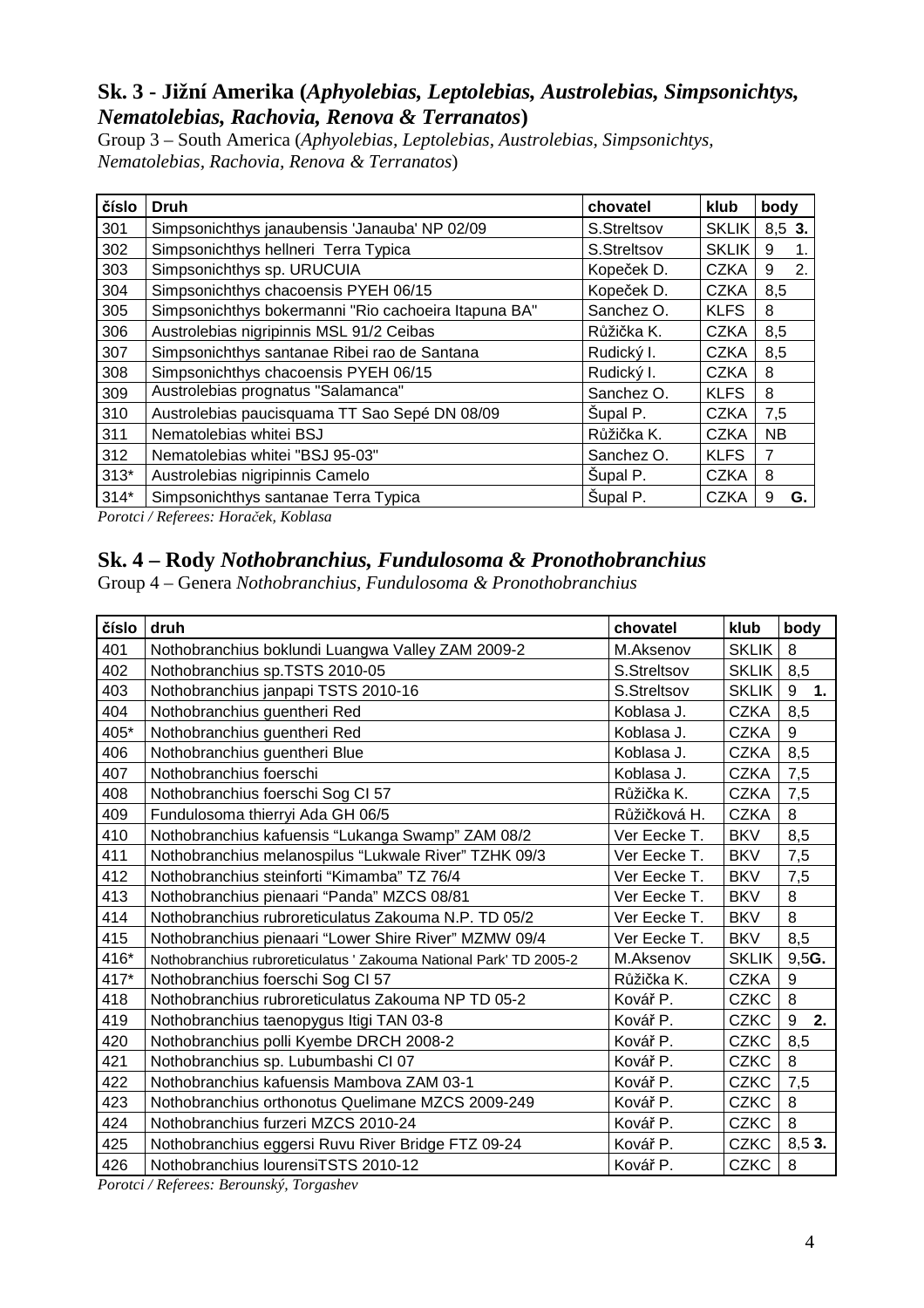## **Sk. 5 – Rody** *Aplocheilus, Epiplatys & Pachypanchax*

|  |  |  | Group 5 - Genera Aplochelius & Epiplatys & Pachypanchax |
|--|--|--|---------------------------------------------------------|
|  |  |  |                                                         |

| číslo  | druh                                    | chovatel      | klub         | body      |
|--------|-----------------------------------------|---------------|--------------|-----------|
| 501    | Epiplatys sp.Lake Fwa                   | N.Vlasov      | <b>SKLIK</b> | 8,5       |
| 502    | Epiplatys bifasciatus TD 2005-10        | M.Aksenov     | <b>SKLIK</b> | $9,5$ 3.  |
| 503    | Aplocheilus lineatus GOLD               | Koblasa J.    | <b>CZKA</b>  | 9         |
| 504    | Aplocheilus lineatus                    | Koblasa J.    | <b>CZKA</b>  | 8,5       |
| 505    | Epiplatys dageti monroviae              | Koblasa J.    | <b>CZKA</b>  | 9         |
| 506    | Pseudoepiplatys annulatus               | Koblasa K.    | <b>CZKA</b>  | 9         |
| 507    | Pachypanchax omalonotus Ramena Sambreno | Růžička K.    | <b>CZKA</b>  | $9,5$ 2.  |
| 508    | Epiplatys fasciolatus Puetzi            | Rudický I.    | <b>CZKA</b>  | 9,5       |
| 509    | Pachypanchax playfairii                 | Gabrhelík J.  |              | $9,5$ 1.  |
| 510    | Aplocheilus blockii Alappuzha           | Berounský J+P | <b>CZKA</b>  | <b>NB</b> |
| $511*$ | Aplocheilus lineatus GOLD               | Koblasa J.    | <b>CZKA</b>  | 9         |
| $512*$ | Epiplatys chaperi Angona                | Růžička K.    | <b>CZKA</b>  | 8,5       |
| $513*$ | Epiplatys dageti monroviae              | Koblasa J.    | <b>CZKA</b>  | 9         |
| $514*$ | Pseudepiplatys annulatus Monrovia EP 82 | Rudický I.    | <b>CZKA</b>  | 9,5G.     |
| 516    | Aplocheilus panchax HKK 03/71           | Torgashev S.  | <b>SKLIK</b> | 9         |

*Porotci / Referees: Berounský, Šupal* 

#### **Sk. 6 - Rod** *Aphyosemion* **I. (podrod** *Chromaphyosemion***)**

Group 6 – Genus *Aphyosemion* I. (subgenus *Chromaphyosemion*)

| číslo | druh                                                                                                                                                                                                                                                                                                                                                                                                                    | chovatel      | klub        | <b>Body</b>    |
|-------|-------------------------------------------------------------------------------------------------------------------------------------------------------------------------------------------------------------------------------------------------------------------------------------------------------------------------------------------------------------------------------------------------------------------------|---------------|-------------|----------------|
| 601   | Chromaphyosemion riggenbachi Ndokama                                                                                                                                                                                                                                                                                                                                                                                    | Kopeček D.    | <b>CZKA</b> | 8              |
| 602   | Chromaphyosemion poliaki Bolifamba                                                                                                                                                                                                                                                                                                                                                                                      | Růžička K.    | <b>CZKA</b> | 8              |
| 603   | Chromaphyosemion splendopleure Mambanda CMM50                                                                                                                                                                                                                                                                                                                                                                           | Růžička K.    | <b>CZKA</b> | 7,5            |
| 604   | Chromaphyosemion splendopleure ABC 05-48 Afan Essokie II                                                                                                                                                                                                                                                                                                                                                                | Růžička K.    | <b>CZKA</b> | $\overline{7}$ |
| 605   | Chromaphyosemion bivittatum Funge CI 98                                                                                                                                                                                                                                                                                                                                                                                 | Růžička K.    | <b>CZKA</b> | 7,5            |
| 606   | Chromaphyosemion bivittatum Funge CI 98                                                                                                                                                                                                                                                                                                                                                                                 | Růžička K.    | <b>CZKA</b> | 7,5            |
| 607   | Chromaphyosemion bitaeniatum Lagos rouge                                                                                                                                                                                                                                                                                                                                                                                | Růžičková H.  | <b>CZKA</b> | 8,51.          |
| 608   | Chromaphyosemion poliaki CMM11                                                                                                                                                                                                                                                                                                                                                                                          | Sanchez O.    | <b>KLFS</b> | $\overline{7}$ |
| 609   | Chromaphyosemion volcanum Miles 5                                                                                                                                                                                                                                                                                                                                                                                       | Horáček P.    | <b>CZKA</b> | $\overline{7}$ |
| 610   | Chromaphyosemion volcanum Miles 5                                                                                                                                                                                                                                                                                                                                                                                       | Horáček P.    | <b>CZKA</b> | $\overline{7}$ |
| 611   | Chromaphyosemion riggenbachi NKWO 97/1                                                                                                                                                                                                                                                                                                                                                                                  | Bojanovský P. | <b>CZKC</b> | <b>NB</b>      |
| 612   | Chromaphyosemion riggenbachi Ndokama                                                                                                                                                                                                                                                                                                                                                                                    | Bojanovský P. | <b>CZKC</b> | 8,5 2.         |
| 613*  | Chromaphyosemion poliaki Bolifamba                                                                                                                                                                                                                                                                                                                                                                                      | Bojanovský P. | <b>CZKC</b> | $\overline{7}$ |
| 614   | Chromaphyosemion poliaki CMM 41                                                                                                                                                                                                                                                                                                                                                                                         | Bojanovský P. | <b>CZKC</b> | 8 3.           |
| 615*  | Chromaphyosemion poliaki Bolifamba                                                                                                                                                                                                                                                                                                                                                                                      | Růžička K.    | <b>CZKA</b> | 8,5            |
| 616*  | Chromaphyosemion volcanum Ekondo titi CB3SR 07/21                                                                                                                                                                                                                                                                                                                                                                       | Růžička K.    | <b>CZKA</b> | G.<br>9        |
| 617*  | Chromaphyosemion bivittatum Funge CI 98                                                                                                                                                                                                                                                                                                                                                                                 | Růžičková H.  | <b>CZKA</b> | 9              |
| 618*  | Chromaphyosemion bitaeniatum Lagos rouge                                                                                                                                                                                                                                                                                                                                                                                | Růžičková H.  | <b>CZKA</b> | 8              |
| 619*  | Chromaphyosemion volcanum Miles 5                                                                                                                                                                                                                                                                                                                                                                                       | Horáček P.    | <b>CZKA</b> | 8              |
| 620*  | Chromaphyosemion splendopleure ABC 05-48 Afan Essokie II                                                                                                                                                                                                                                                                                                                                                                | Růžička K.    | <b>CZKA</b> | 8              |
| 621*  | Chromaphyosemion bitaeniatum Lagos<br>$\mathbf{n}$ , $\mathbf{n}$ , $\mathbf{n}$ , $\mathbf{n}$ , $\mathbf{n}$ , $\mathbf{n}$ , $\mathbf{n}$ , $\mathbf{n}$ , $\mathbf{n}$ , $\mathbf{n}$ , $\mathbf{n}$ , $\mathbf{n}$ , $\mathbf{n}$ , $\mathbf{n}$ , $\mathbf{n}$ , $\mathbf{n}$ , $\mathbf{n}$ , $\mathbf{n}$ , $\mathbf{n}$ , $\mathbf{n}$ , $\mathbf{n}$ , $\mathbf{n}$ , $\mathbf{n}$ , $\mathbf{n}$ , $\mathbf$ | Röhlich R.    | <b>DKG</b>  | 9              |

*Porotci / Referees: Jimeno, Torgashev*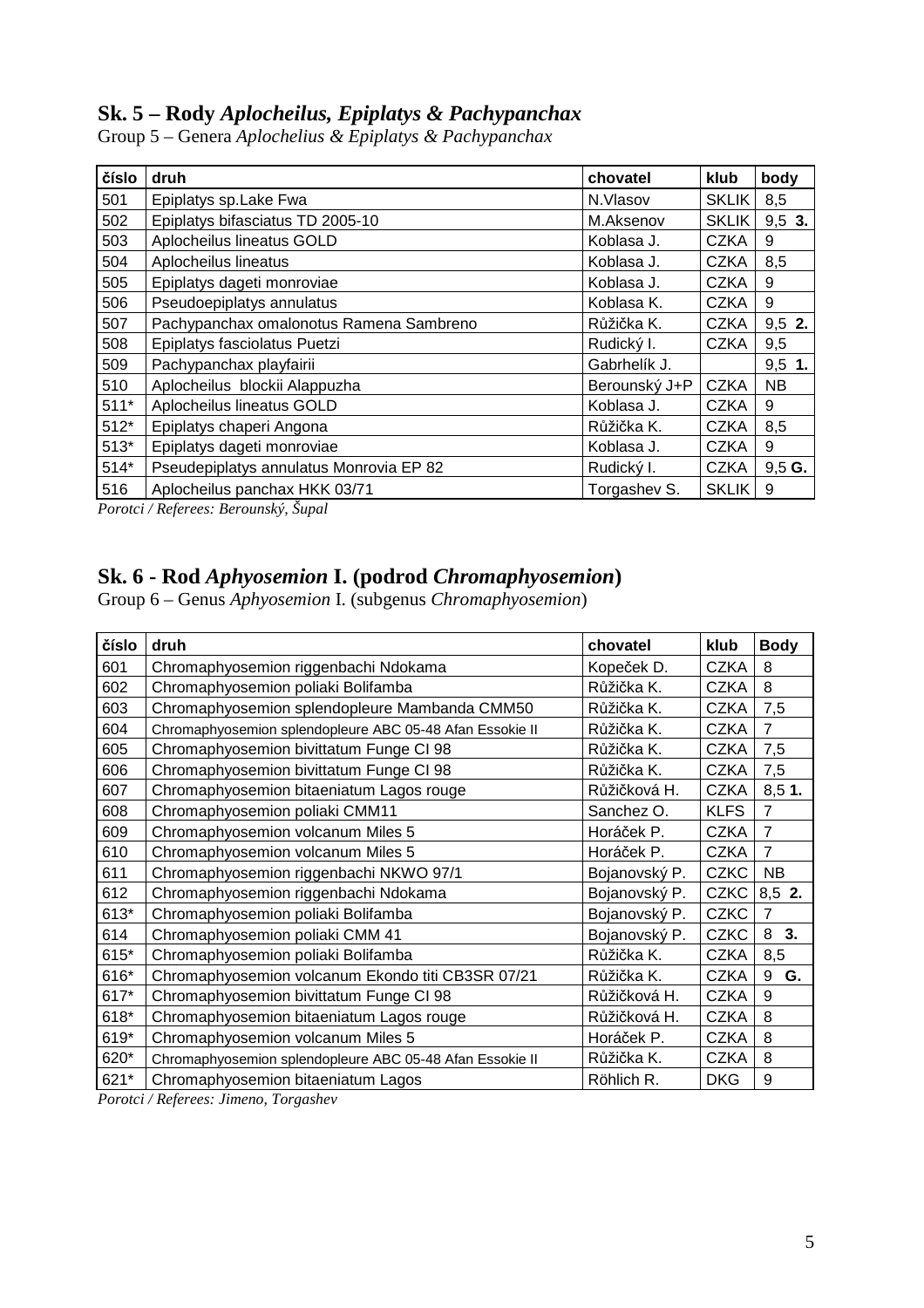### **Sk. 7 – Rod** *Aphyosemion* **II. (podrody** *Diapteron, Kathetys* **a skupiny** *striatum*  **a** *ogoense***)**

Group 7 – Genus *Aphyosemion* II. (subgenera *Diapteron, Kathetys* and groups *striatum* and *ogoense*)

| číslo  | druh                                      | chovatel      | klub        | <b>Body</b> |
|--------|-------------------------------------------|---------------|-------------|-------------|
| 701    | Aphyosemion louessense "RPC 78 - 33"      | Brückler K.   | <b>CZKA</b> | <b>NB</b>   |
| 702    | Aphyosemion striatum GEMHS 00/33          | Koblasa J.    | <b>CZKA</b> | 8           |
| 703    | Aphyosemion striatum GEMHS 00/33          | Kopeček D.    | <b>CZKA</b> | 8,5         |
| 704    | Aphyosemion striatum GEMHS 00/33          | Růžička K.    | <b>CZKA</b> | 8,5         |
| 705    | Diapteron georgiae GWW 86/2               | Čuda J.       | <b>CZKC</b> | 9,5         |
| 706    | Diapteron cyanostictum GBN 88/29 SAM      | Čuda J.       | <b>CZKC</b> | 9           |
| 707    | Diapteron fulgens LEC 93/7                | Čuda J.       | <b>CZKC</b> | 9,5 2.      |
| 708    | Diapteron abacinum GBG 92/10              | Čuda J.       | <b>CZKC</b> | $9,5$ 3.    |
| 709    | Aphyosemion striatum                      | Berounský J+P | <b>CZKA</b> | 7,5         |
| 710    | Aphyosemion joergenscheeli GBG 93/21      | Čuda J.       | <b>CZKC</b> | $9,5$ 1.    |
| $711*$ | Aphyosemion striatum GEMHS 00/33          | Růžička K.    | <b>CZKA</b> | 8,5         |
| $712*$ | Aphyosemion gabunense gabunense GBG 93-30 | Růžička K.    | <b>CZKA</b> | 9<br>G.     |
| 713    | Diapteron georgie GWW 86/2                | Mattes R.     | <b>DKG</b>  | 9           |

*Porotci / Referees: Sedláček, Berounský* 

#### **Sk. 8 – Rod** *Aphyosemion* **III. (ostatní)**

Group 8 – Genus *Aphyosemion* III. (others)

| číslo  | druh                                         | chovatel       | klub         | <b>Body</b> |                |  |
|--------|----------------------------------------------|----------------|--------------|-------------|----------------|--|
| 802    | Aphyosemion australe Cap Lopez               | Brückler K.    | <b>CZKA</b>  | 7           |                |  |
| 803    | Aphyosemion australe Cap Lopez               | Koblasa J.     | <b>CZKA</b>  | 8           |                |  |
| 804    | Aphyosemion australe Cap Esterias BSWG 97/24 | Růžička K.     | <b>CZKA</b>  | 9           | 2.             |  |
| 805    | Aphyosemion australe Hjerreseni              | Růžička K.     | <b>CZKA</b>  | 8,5         |                |  |
| 806    | Aphyosemion amoenum "EMS 90/10"              | Jimeno I.      | <b>KLFS</b>  | 8,5 3.      |                |  |
| 807    | Aphyosemion primigenium GBN 88/10            | Stockel M.     | <b>CZKA</b>  | 7           |                |  |
| 808    | Aphyosemion primigenium GBN 88/10            | Horáček P.     | <b>CZKA</b>  | 8           |                |  |
| 809    | Aphyosemion primigenium GBN 88/10            | Horáček P.     | <b>CZKA</b>  | 8,5         |                |  |
| 810    | Aphyosemion tirbaki                          | Berounský J. P | <b>CZKA</b>  | 9           | $\mathbf{1}$ . |  |
| $811*$ | Aphyosemion amoenum 'Pouma'                  | N.Vlasov       | <b>SKLIK</b> | 9           |                |  |
| 812*   | Aphyosemion australe Cap Lopez               | Koblasa J.     | <b>CZKA</b>  | 8           |                |  |
| 813*   | Aphyosemion australe Cap Esterias BSWG 97/24 | Růžička K.     | <b>CZKA</b>  | 9           | G.             |  |
| 814*   | Aphyosemion australe Hjerreseni              | Růžička K.     | <b>CZKA</b>  |             | 8,5            |  |
| 815*   | Aphyosemion australe Gold Spotless           | Růžička K.     | <b>CZKA</b>  | 9           |                |  |
| 816*   | Aphyosemion primigenium GBN 88/10            | Rudický I.     | <b>CZKA</b>  | 9           |                |  |

*Porotci / Referees: Bruckler, Horáček*